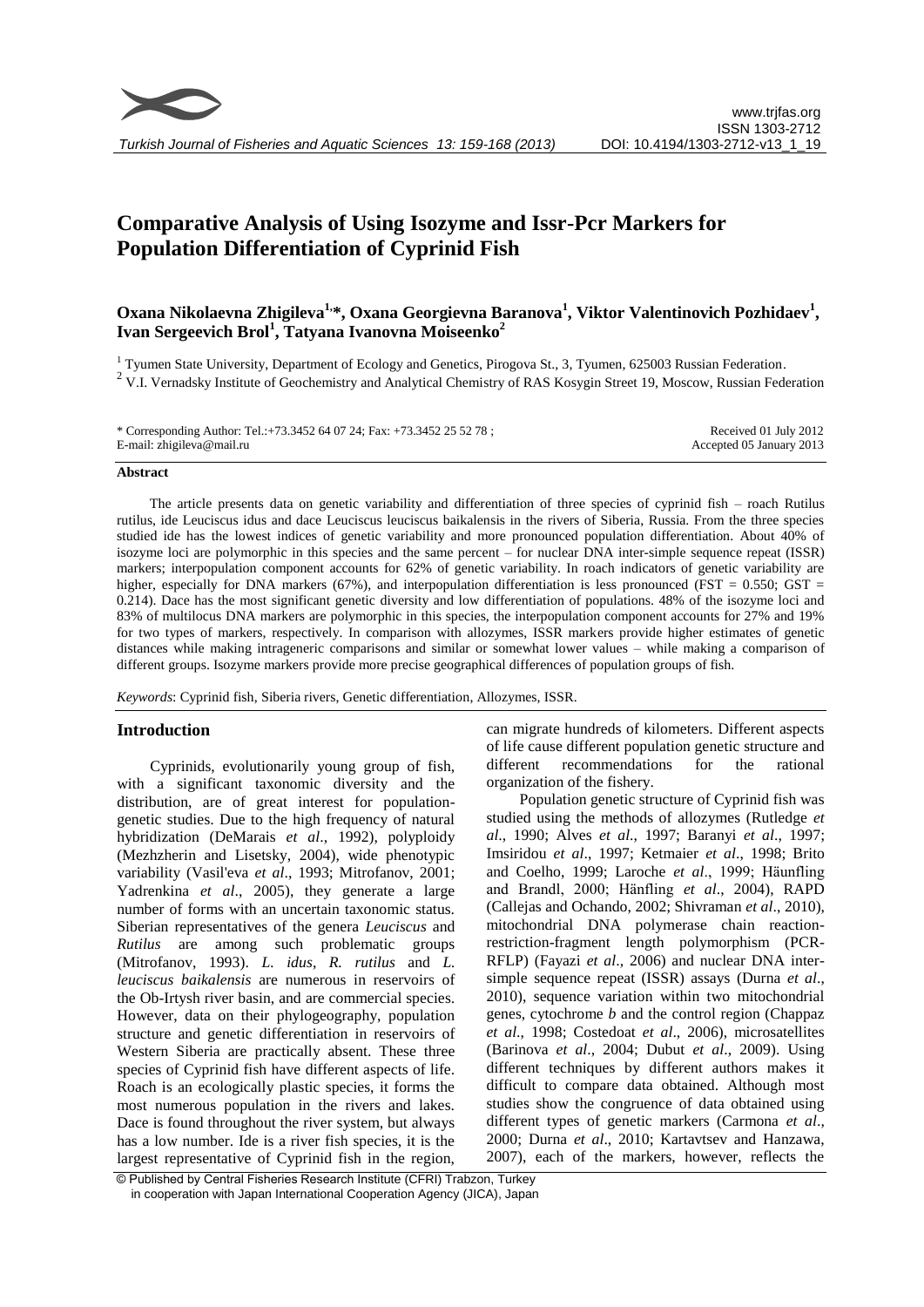variability of certain parts of the genome and has its own specifics (Teletchea, 2009). Differences in levels of genetic variation and differentiation, as well as the topology of trees obtained using different types of markers are known (DeMarais *et al*., 1992; Altukhov, 2003; Rubtsova *et al*., 2008). The object of this research is to compare the population differentiation of three species of cyprinids using allozymes and ISSR-PCR-markers.

## **Materials and Methods**

Fish were collected from 9 rivers of the Ob-Irtysh river basin, West Siberia, Russia, during the period November-January 2008-2010 (Figure 1). The roach *Rutilus rutilus lacustris* Pallas 1811 (Cypriniformes: Cyprinidae) was sampled from the 11 localities, the ide *Leuciscus idus* Linnaeus 1758 (Cypriniformes: Cyprinidae) – from 16 localities, the dace *Leuciscus leuciscus baikalensis* Dybowskii 1874 (Cypriniformes: Cyprinidae) – from 4 localities. The data on sample sizes and locality designation (names) are given in Table 1. A total number of 316 individuals of roach, 331 individuals of ide and 70 individuals of dace were sampled (Table 1). Roach sample included individuals of both sexes aged  $2^{\text{+}}-6^{\text{+}}$ , weighing 75–354 g, with a body length of 165–257 mm. In dace at  $2^{+}-8^{+}$  body length varied from 125 to 233 mm with the weight  $25-220$  g. Ide had age  $2^{\text{+}}-6^{\text{+}}$ , body length 190-375 mm, weight 130-1240 g.

Muscular tissue as the most stably stored were used to carry out the isoenzyme analysis. Tissue samples were stored frozen at -40°C. Proteins were

extracted in a standard way using Tris-HCl buffer (pH 8.0). Vertical electrophoresis in 7.5% polyacrylamide gel (Maurer, 1971) was used for protein separation. Electrophoresis was performed in Helicon electrophoretic chamber with current rate of 80 mA, voltage of 200 V for 2.5 hours. Histochemical identification of proteins was carried out in accordance with the guidelines (Korochkin *et al*., 1977; Richardson, 1986). Six enzyme systems were studied: NAD-dependent malate dehydrogenase (MDH, 1.1.1.37), lactate dehydrogenase (LDH, 1.1.1.27), aspartate aminotransferase (AAT, 2.6.1.1), superoxide dismutase (SOD, 1.15.1.1), nonspecific esterases (EST, 3.1.1.1, 3.1.1.2) and myogene system. The electrophoretic variant of the most widespread ide species was used as a marker for designation of alleles.

Total genomic DNA was extracted from cardiac muscle fixed in 70% ethanol using the technique of alkaline lysis (Bender *et al*., 1983). Amplification of sequences limited by simple repeats was carried out using 25 µl of reaction mixture containing PCR buffer (0.01 M Tris-НCl, 0.05 M KCl, 0.1 % triton X-100), 4 mM  $MgCl<sub>2</sub>$ , 0.2 mM of each dNTPs, 1 µl of total DNA solution, 2.5 mM of primer and 0.2 unit/uL of *Taq*-polymerase ("Fermentas") using Chromo-4 thermal cycler ("Bio-Rad") in the following mode: 94°C - 7 min, then 94°C -30 sec, 52(56)°C -, 45 sec, 72°C -, 2 min (40 cycles), 72°C - 7 min. Three primers:  $(AG)_{8}G$ ,  $(AG)_{8}T$  and  $(CA)_{8}G$  were used for ISSR-PCR analysis. Analysis of ISSR-PCRfragments was carried out on 2% agarose gel with using 1X Tris-EDTA-Borate buffer. The sizes of the



**Figure 1.** UPGMA dendrogram based on Nei's (1978) genetic distances of cyprinids populations from rivers of the Ob-Irtysh basin according to allozymes data. Geographical locality codes are listed in Table 1.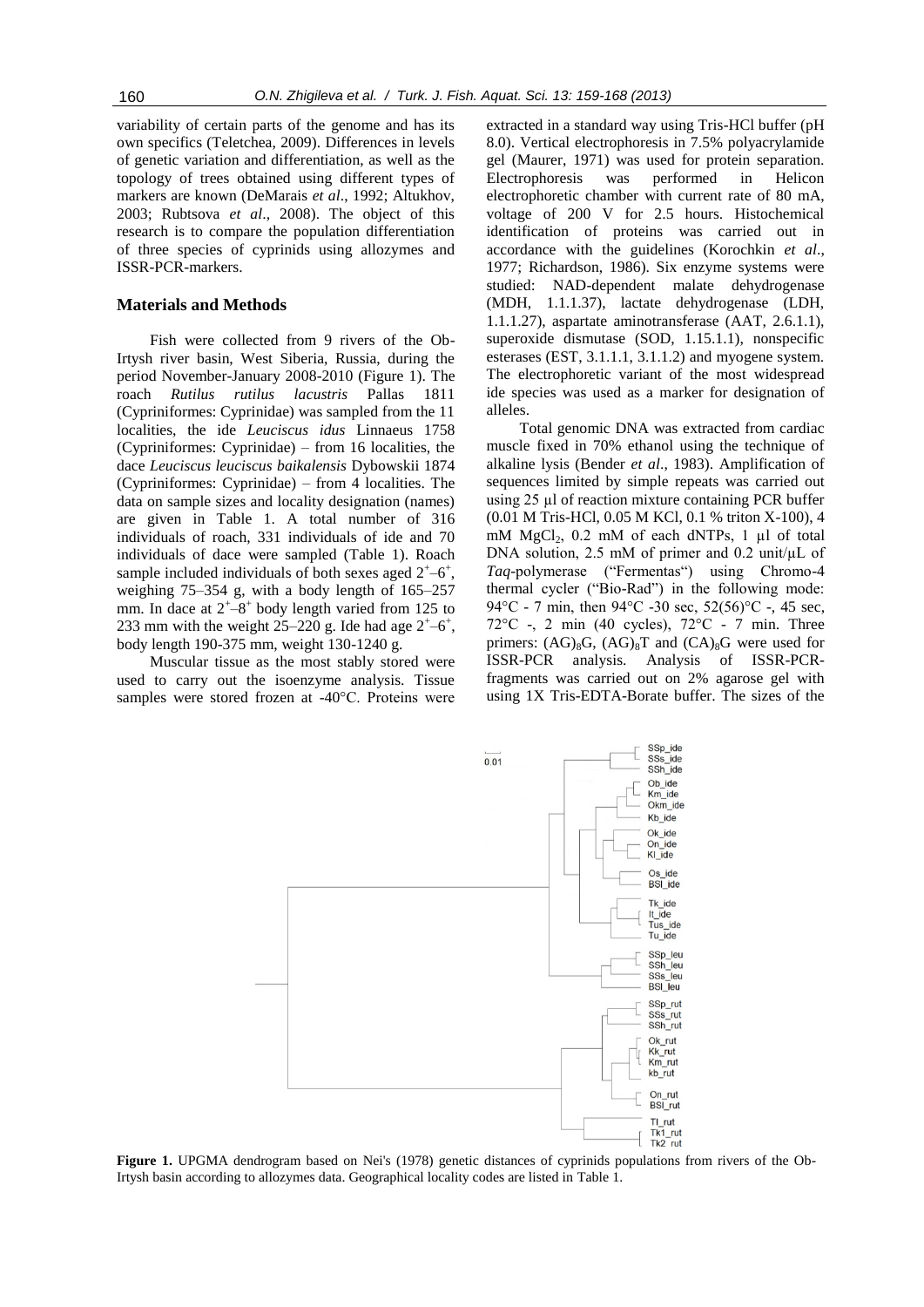| No | Places of sample collection                       | Code           | Ide | Roach | Dace |
|----|---------------------------------------------------|----------------|-----|-------|------|
| 1  | Severnaja Sosva River (village Pugory)            | SSp            | 34  | 31    | 15   |
| 2  | Severnaja Sosva River (village Sosva)             | SSs            | 34  | 34    | 22   |
| 3  | Severnaja Sosva River (village Khulimsunt)        | SSh            | 30  | 15    | 19   |
| 4  | Ob River (village Kazym Mys)                      | Okm            | 8   |       |      |
| 5  | Ob River (village Belogorje)                      | Ob             | 22  |       |      |
| 6  | Ob River (village Kedrovii)                       | Ok             | 22  | 8     |      |
|    | Ob River (Nefteyugansk)                           | O <sub>n</sub> | 8   | 17    |      |
| 8  | Ob River (Sutgut)                                 | Os.            | 14  |       |      |
| 9  | Bolshoj Salym River (village Lyampino)            | <b>BSI</b>     | 31  | 32    | 14   |
| 10 | Irtysh River (estuary of Konda River)             | KI             | 18  |       |      |
| 11 | Irtysh River (Tobolsk)                            | Tt.            | 18  |       |      |
| 12 | Irtysh River (village Bolchary)                   | Kb             | 30  | 30    |      |
| 13 | Konda River (village Kondinskoje)                 | Kk             |     | 30    |      |
| 14 | Konda River (village Mezhdurechensk)              | Km             | 31  | 30    |      |
| 15 | Tura River (village Sazonovo)                     | Tus            | 10  |       |      |
| 16 | Tobol River (Kurgan)                              | Tk, Tk1, Tk2   | 12  | 38    |      |
| 17 | Ik River (tributary of the Tobol River in Kurgan) | Ti             |     | 51    |      |
| 18 | Uj River (tributary of the Tobol River in Kurgan) | Tu             | 9   |       |      |
|    | Total                                             |                | 331 | 316   | 70   |

**Table 1.** Places of sample collection and the amount of material

fragments were determined using 100 *bp* DNA molecular weight markers («Fermentas»). Electrophoretic gels were documented using VersaDoc system (Bio-Rad). Electrophoretic results were combined into binary matrices, where the presence of the band in gels was designated as "1" and was considered as a dominant allele, absence of the band was designated as "0" and considered as a recessive allele.

Standard population genetic characteristics were determined using POPGEN32 program (Yeh *et al*., 1999). Dendrograms were plotted on the basis of Nei's genetic distances (Nei, 1978) according to the allele frequency at all loci studied, including monomorphic ones. Unweighted Pair Group Method with Arithmetic Mean (UPGMA) was used to plot dendrograms.

#### **Results**

#### **Genetic Differentiation Based on Allozyme Data**

Isozyme profiles of the three fish species studied are rather similar. The less significant allelic diversity of the dace may be due to a smaller number of individuals studied and less extensive geography of samples (compared to ide and roach). The fixation of alternative alleles for any of the loci studied has been detected in none of the species. Species differences consist in the presence of low frequencies alleles, whereas the normal alleles are common to the three species (Table 2).

The diversity of isozyme loci in the ide, roach and dace living in some rivers of the Ob-Irtysh basin has been described previously (Zhigileva *et al*., 2010). The ide and the roach were studied more fully. Each of these species is divided into three groups: the southern (Tobol, Tura, Irtysh rivers), central (middle

stream of the Ob river, Konda river and Bolshoy Salym river) and northern (Severnaya Sosva river), which have considerable specificity of their genetic structure. It should be noted that the southern group of roach (Tobol River and Ik River) is distinct from the others significantly (the index of genetic identity *(INei*) between the northern-central and the southern groups is 0.65). The high level of divergence may indicate a different origin of these population groups of roach and may be resulted from the history of formation of hydrographic network of Western Siberia (Ecology, 2006). In freshwater fish historical patterns of stream colonisation can contrast with contemporary dispersal patterns (Lamphere and Blum, 2012). The highest rates of genetic identity in Kurgan population of roaches is observed when studying another sample from the river Tobol, but an index of genetic identity  $(I<sub>Nei</sub> = 0.83{\text -}0.86)$  is too low to classify them as one population. As for other rivers, most close to the Kurgan sample are the Ob samples, then the Konda samples, and the least indices of genetic identity are observed in Sosva groups of roaches. The Tobol samples of the roach form a common cluster in the dendrogram, which is rather clearly separated from samples from other rivers.

The central group of ide populations is genetically closer to the northern than to the southern one and forms a common cluster with it, but with a rather low level of genetic identity. Surgut ide is genetically close to ide from the Bolshoy Salym river, which is due to geographical proximity of these items. Ide groups from the rivers Tobol and Tura were genetically very similar, the rate of genetic identity (*INei*=0.99) indicating that they belong to one population, despite the fact that they live in different rivers. Together with ide from the river Uy, they form a common cluster in the dendrogram, which includes the remaining samples from the rivers Irtysh and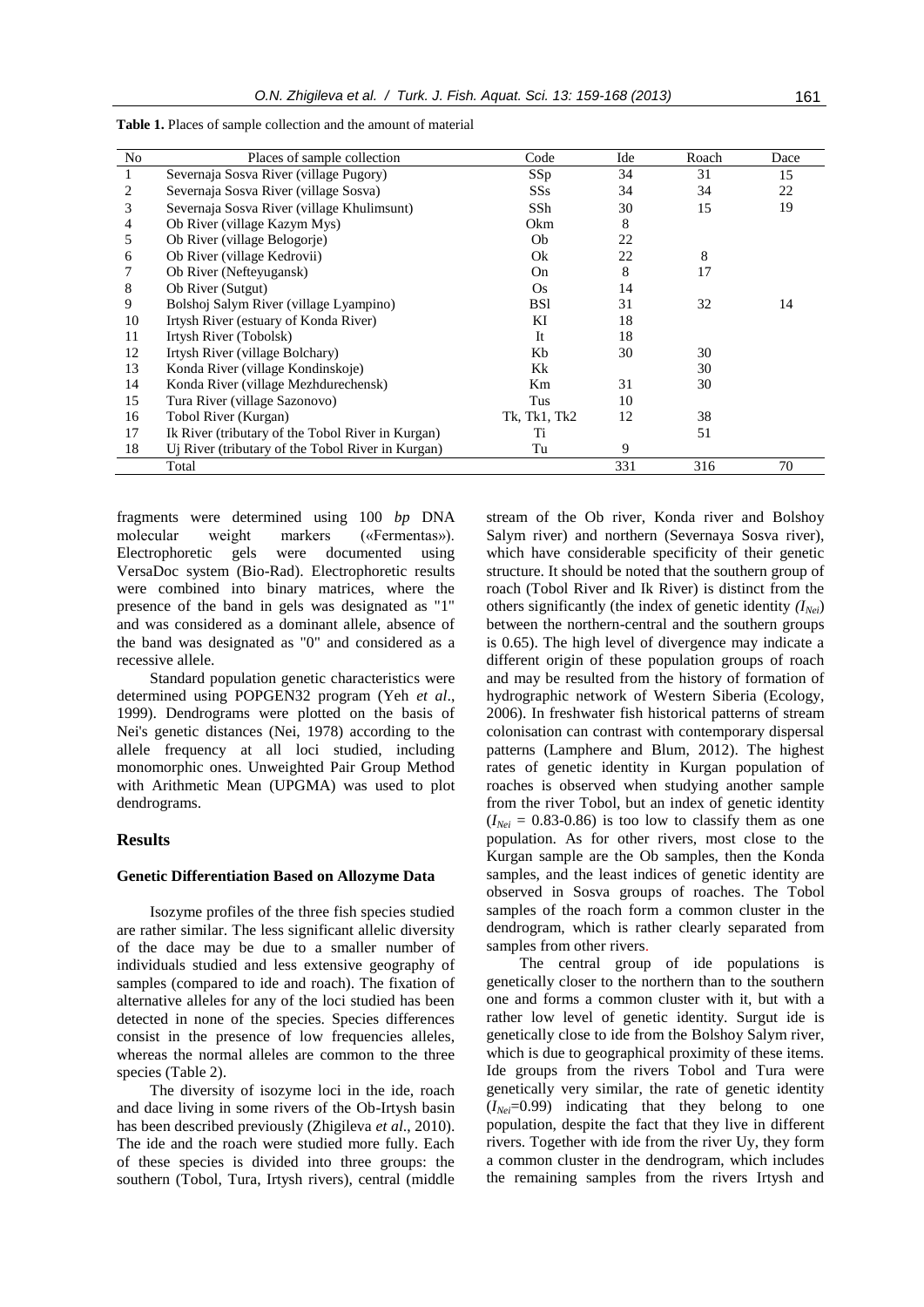| Loci     | Allele           | L. idus          | R. rutilus       | L. leuciscus     |
|----------|------------------|------------------|------------------|------------------|
| $EST-1*$ | 100              | $\overline{1.0}$ | $0.983 - 1.0$    | $\overline{1.0}$ |
|          | 109              | $\boldsymbol{0}$ | $0 - 0.017$      | $\boldsymbol{0}$ |
| $EST-2*$ | 100              | $0 - 0.572$      | 0.147-0.786      | $0 - 0.400$      |
|          | 109              | $\mathbf{0}$     | 0.033-0.074      | $\overline{0}$   |
|          | 92               | $\boldsymbol{0}$ | 0.214-0.853      | $0.600 - 1.0$    |
|          | 91               | $\theta$         | $0 - 0.034$      | $\boldsymbol{0}$ |
|          | 90               | $0.428 - 1.0$    | $\boldsymbol{0}$ | $\boldsymbol{0}$ |
| $EST-3*$ | 108              | $\mathbf{0}$     | $\overline{0}$   | $0 - 0.133$      |
|          | 100              | $0.432 - 1.0$    | 0.250-0.590      | 0.500-0.615      |
|          | 92               | $0 - 0.568$      | 0.393-0.750      | 0.267-0.433      |
|          | 86               |                  | $0 - 0.055$      | $0 - 0.100$      |
| $AAT-1*$ | 100              | $0.750 - 1.0$    | $0.206 - 1.0$    | 1.0              |
|          | 70               | $0 - 0.250$      | $0 - 0.794$      | $\mathbf{0}$     |
| $MDH-1*$ | 100              | 0.461-0.642      | 0.283-0.828      | $0.954 - 1.0$    |
|          | 118              | 0.178-0.929      | $0 - 0.057$      | 0.045            |
|          | 87               | 0.024-0.785      | 0.172-0.717      | $\boldsymbol{0}$ |
|          | 81               | 0.035-0.583      | $\mathbf{0}$     | $\overline{0}$   |
| $MDH-2*$ | 100              | $0.763 - 1.0$    | $0.941 - 1.0$    | 0.045-0.308      |
|          | 112              | 0.071-0.077      | 0.050-0.059      | 0.692-0.954      |
|          | 90               | 0.065-0.237      | $0 - 0.026$      | $\mathbf{0}$     |
|          | 87               | $\mathbf{0}$     | $0 - 0.017$      | $\boldsymbol{0}$ |
| $LDH-1*$ | 100              | $0.983 - 1.0$    | $0.942 - 1.0$    | 1.0              |
|          | 107              | $0 - 0.016$      | $0 - 0.058$      | $\mathbf{0}$     |
| $SOD-1*$ | 100              | 0.035-0.348      | 0.017-0.214      | $0 - 0.023$      |
|          | 92               | 0.019-0.565      | $0.786 - 1.0$    | $\boldsymbol{0}$ |
|          | 88               | 0.087-0.964      | $\mathbf{0}$     | $0.977 - 1.0$    |
|          | 75               | $0 - 0.056$      | $\boldsymbol{0}$ | $\overline{0}$   |
| $SOD-2*$ | 100              | 1.0              | 1.0              | 0.077-0.333      |
|          | 136              | $\mathbf{0}$     | $\mathbf{0}$     | $0.667 - 0.923$  |
| $MY-1*$  | 106              | 0.016-0.731      | $0.250 - 1.0$    | $0 - 0.233$      |
|          | 100              | 0.269-0.983      | 0.155-0.750      | $0.767 - 1.0$    |
|          | 104              | $\mathbf{0}$     | $0 - 0.077$      | $\boldsymbol{0}$ |
|          | 98               | $0 - 0.024$      | $\boldsymbol{0}$ | $\overline{0}$   |
| $MY-2*$  | 103              | $\mathbf{0}$     | $\mathbf{0}$     | $0.023 - 0.1$    |
|          | 100              | 0.044-0.885      | 1.0              | $0.846 - 1.0$    |
|          | 97               | $0.115 - 1.0$    | $\boldsymbol{0}$ | $0 - 0.0233$     |
| $MY-3*$  | 100              | 1.0              | 1.0              | 1.0              |
| $MY-4*$  | 102              | $\mathbf{0}$     | $0 - 0.069$      | $\mathbf{0}$     |
|          | 100              | $0.357 - 1.0$    | $0.845 - 1.0$    | 1.0              |
|          | $\boldsymbol{0}$ | 0.044-0.691      | 0.071-0.231      | $\mathbf{0}$     |
|          | 95               | 0.038-0.139      | $0 - 0.086$      | $\theta$         |
| $MY-5*$  | 100              | $0.524 - 1.0$    | $0.667 - 1.0$    | $0.909 - 1.0$    |
|          | 76               | 0.038-0.083      | 0.017-0.259      | $0 - 0.091$      |
|          | 67               | $0 - 0.038$      | $\overline{0}$   | $\boldsymbol{0}$ |
|          | 90               | 0.056-0.476      | 0.074-0.294      | $\boldsymbol{0}$ |
| $MY-6*$  | 100              | $0.763 - 1.0$    | $0.147 - 1.0$    | $0.705 - 1.0$    |
|          | 61               | $0 - 0.237$      | 0.037-0.853      | $0 - 0.295$      |

**Table 2.** Allele frequencies (min-max) of isozyme loci in three species of cyprinids

Tobol. Withinh the group, the samples from different rivers and sites of fishing out (within a river) are not combined by geographic criterion, which indicates a significant role of interpopulation exchange within population groups of fish.

We examined only two populations of the dace from the rivers Severnaya Sosva and Bolshoy Salym. Genetic distance  $(D_{Nei})$  between the populations reaches 0.1. Populations from the Severnaya Sosva River in all three species are clearly separated genetically, having similar rates of divergence (Figure 1).

#### **Genetic Differentiation Based on Issr-Pcr Data**

ISSR-PCR-patterns generated in the ide using 3 primers were relatively uniform (compared to the dace and the roach) and consisted of 21 bands, 8 of them were monomorphic. At the same time, in roach only 13 bands were identified, 11 of them were polymorphic. Dace is yet more polymorphic species compared with two previous ones. In dace 24 bands were identified, from which 16-22 were polymorphic in different samples, the rate of polymorphic bands (generally within a species) being up to 92%. Moreover, some individuals of the dace with ISSR-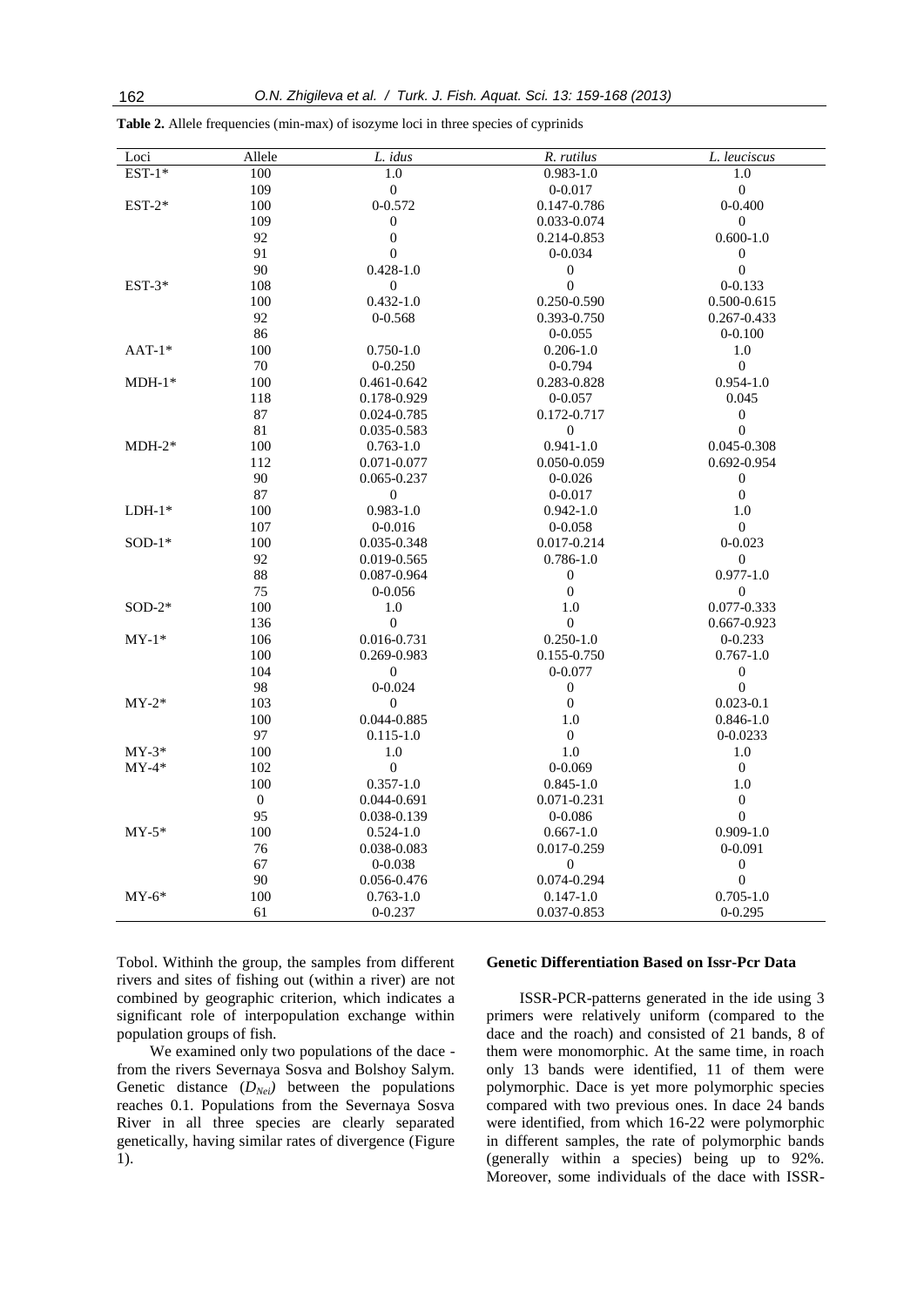PCR-patterns dramatically different from the rest of this species were found. The number of scales in lateral line in dace from the River Bolshoy Salym was greater compared to the population from the river Severnaya Sosva, exceeded typical scores for this species and overlapped with this measure in the ide (Table 3).

Results of cluster analysis of 26 samples of Cyprinids according to ISSR-PCR data are presented in Figure 2. Two clusters in the dendrogram correspond to the genera *Leuciscus* and *Rutilus*. The first cluster, in turn, is divided into two groups corresponding to two studied species – the ide and the dace. The clustering of dace samples is identical to that obtained using isozyme data. The ide has a high genetic similarity between samples from the Ob and Konda. The samples from the rivers Ob, Bolshoy Salym and Irtysh at the confluence of the Ob form a common cluster, which also adjoins the sample from the Tobol, but with lower rates of genetic similarity. The Sosva samples of the ide are rather isolated from the rest, but do not form a common cluster in the dendrogram as it takes place when using allozyme data. According to the ISSR-PCR, only two samples of the roach from the upper reaches of the Severnaya Sosva form a separate cluster. The third Sosva sample of the roach is adjacent to the Ob sample. The Konda samples of roach may be combined with samples from the rivers Irtysh, Tobol and Bolshoy Salym.

In general, the division of population groups of fish of the Ob-Irtysh basin, based on isozyme and ISSR-PCR data is similar (Figure 3). The differences consist in the inability to differentiate the southern, central and northern groups of fish, especially in roach, in case of using multilocus DNA markers.

#### **Indicators of Genetic Differentiation and Variability According two Methods**

Nei's genetic distances calculated from allele frequencies of isozyme loci within the genus *Leuciscus* were 0.065, for intergeneric comparisons – *Leuciscus-Rutilus* – 0.400, the distance between the roach and the dace being a little larger (0.462) than

Table 3. The number<sup>a</sup> of scales in lateral line in fish from various places of sample collection

| Fish species | $_{\rm SSD}$  | SSs           | SSh           | BSl           |
|--------------|---------------|---------------|---------------|---------------|
| R. rutilus   | $40-45(42.3)$ | $42-46(44.1)$ | $40-45(42.9)$ | $41-46(43.1)$ |
| L. leuciscus | $49-53(50.3)$ | 48-52 (49.4)  | 46-51 (49.9)  | 49-58 (53.3)  |
| L. idus      | 55-65 (58.7)  | 56-63 (59.4)  | $56-63(59.1)$ | $55-64(59.6)$ |

<sup>a</sup> minimum, maximum and average (in brackets) scores in different populations. Geographical localities codes are listed in Table 1.



**Figure 2.** UPGMA dendrogram based on Nei's (1978) genetic distances of cyprinids populations from rivers of Ob-Irtysh basin on ISSR-PCR data. Geographical locality codes are listed in Table 1.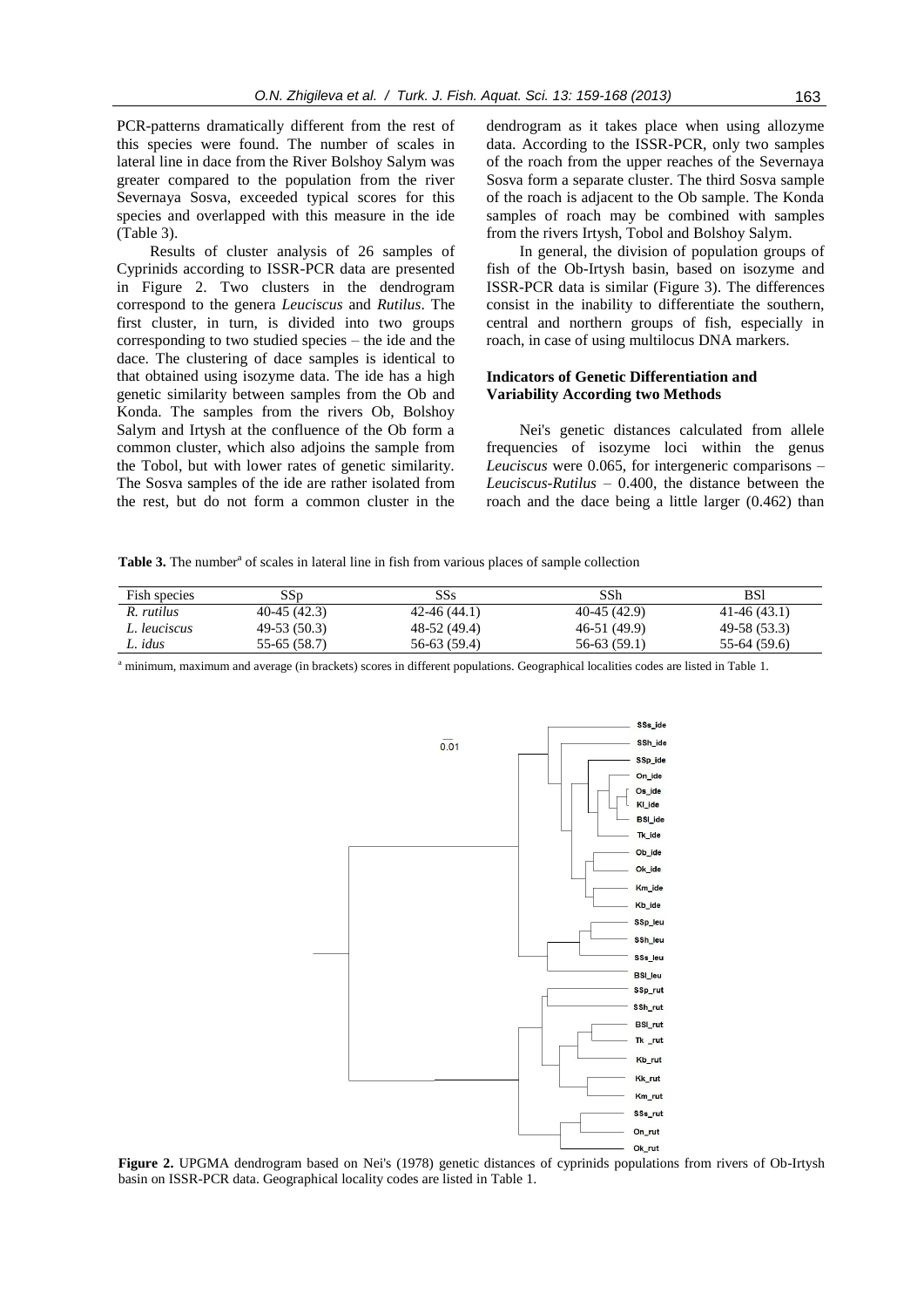

**Figure 3.** Geographical differentiation of cyprinids populations from the Ob-Irtysh river basin according results of cluster analysis of allozymes data (a, c, e) and ISSR-PCR (b, d, f): a-b – *L. idus*, c-d – *R. rutilus*, e-f – *L. leuciscus*. Geographical locality numbers are listed in Table 1.

between the roach and the ide (0.341). The ide has the highest level of genetic differentiation of populationswhile the dace – has the lowest one. This is confirmed by data obtained using both types of markers, although the estimates of interpopulation differentiation obtained using isoenzymes are higher, and the estimates of gene flow are lower than those obtained using ISSR-PCR (Table 4).

Based on data of two methods, the proportion of polymorphic loci was the greatest in the ide and the smallest  $-$  in the dace, and the difference is more marked in terms of isozyme data (Table 5). Since the variability index positively correlates with the sample size and the number of loci analysed, it proved to be higher among the most thoroughly studied species –

the ide and the roach. When calculating the average population proportion of polymorphic loci, as well as in terms of all other values, the dace was a more variable species.

Indices of variability in the ide, calculated using different markers, do not differ. According to ISSR-PCR data, the proportion of polymorphic loci in different populations ranged from 0.238 to 0.619, with an average being 0.432. The same value calculated based on the allozyme data varied in the range 0.125-0.588, with an average being of 0.407. The value of expected heterozygosity of isozyme loci was slightly lower than the similar item – gene diversity in terms of ISSR markers.

In the roach and the dace, the level of variability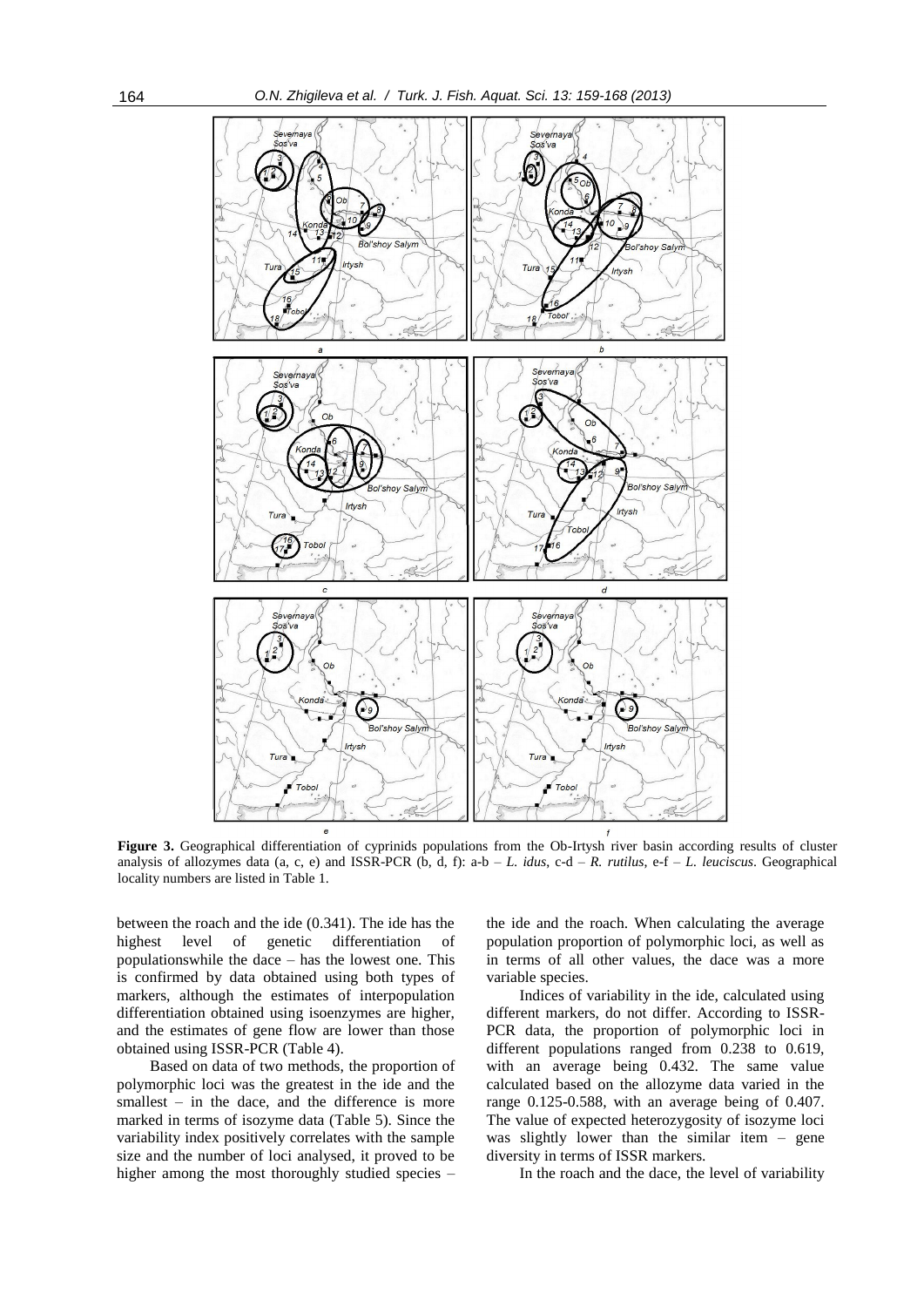| Fish species | <b>ISSR-PCR</b> data           |       |                            |       | Allozymes data   |          |          |       |
|--------------|--------------------------------|-------|----------------------------|-------|------------------|----------|----------|-------|
|              | $\rm H_{\scriptscriptstyle T}$ | Нç    | $\mathbf{J}_{\textrm{ST}}$ | Nm    | $\rm E_{\rm IT}$ | $F_{IS}$ | $F_{ST}$ | Nm    |
| L. idus      | 0.257                          | 0.175 | 0.319                      | .069  | 0.816            | 0.509    | 0.625    | 0.150 |
| R. rutilus   | 0.357                          | 0.281 | 0.214                      | .835  | 0.738            | 0.416    | 0.550    | 0.204 |
| L. leuciscus | 0.403                          | 0.325 | 0.194                      | 2.072 | 0.636            | 0.502    | 0.270    | 0.677 |

**Table 4.** Indices of genetic differentiation of cyprinids populations from Ob-Irtysh basin

**Table 5.** Indices of genetic variability of cyprinids populations from Ob-Irtysh basin

| Fish species | <b>ISSR-PCR</b> data |             |       | Allozymes data |                      |         |              |
|--------------|----------------------|-------------|-------|----------------|----------------------|---------|--------------|
|              | (96)                 | $P(\%)^a$   |       | P(%)           | $P($ %) <sup>a</sup> | $H_{E}$ | $H_{\Omega}$ |
| L. idus      | 85.7                 | 24-62 (43)  | 0.262 | 87.5           | $12 - 58(41)$        | 0.136   | 0.055        |
| R. rutilus   | 84.6                 | 18-68 (67)  | 0.356 | 81.2           | 18-68 (43)           | 0.142   | 0.073        |
| L. leuciscus | 83.3                 | $67-92(83)$ | 0.325 | 75.0           | $38-63(48)$          | 0.173   | 0.083        |

<sup>a</sup> minimum, maximum and average (in brackets) scores in different populations.

of multilocus DNA markers exceeded 1.5-2-fold the level of variability of isozyme loci. The proportion of polymorphic loci in populations of the roach in terms of isozyme markers ranged from 0.180-0.680, with an average being 0.436; expected heterozygosity – 0.089-0.198 (an average 0.142). The average values of genetic variability in the dace (according to ISSR-PCR data) were 0.670 and 0.356, respectively. According to isozyme analysis data, the average proportion of polymorphic loci in the dace was 0.484, the average heterozygosity  $-0.173$ ; according to the ISSR-PCR data – 0.83 and 0.325, respectively.

According to the ISSR-PCR, the indices genetic diversity (*h)* (Nei 1973) and proportion of polymorphic loci *(P)* in the roach and the dace significantly exceeded the same ones in the ide, while differences in allozymes variability of the three species were not significant. The correlation coefficients between indices of variability among populations obtained using different types of markers indicated the presence of weak relationship and in most cases were not significant.

#### **Discussion**

Three species of cyprinids – the ide, the dace and the roach from Western Siberia rivers – have relatively high levels of genetic variation, comparable to those of the representatives of these species from other parts of the range (Hänfling *et al*., 2004; Baranyi *et al*., 1997). From the three species studied ide has the lowest indices of genetic variability and more pronounced population differentiation within the Ob-Irtysh basin. About 40% of isozyme loci are polymorphic in this species and the same percent – for ISSR markers; interpopulation component accounts for 62% of genetic variability. In roach indicators of genetic variability are higher, especially for DNA markers (67%), and interpopulation differentiation is less pronounced ( $F_{ST} = 0.550$ ;  $G_{ST} = 0.214$ ). These differences may be due to both natural differences in

the biology of these species and different status in respect to the fishery. Life history is the most important variable explaining genetic diversity and population differentiation (Östergren and Nilsson, 2012). The roach is an ecologically plastic species, well adapted to different conditions, more numerous and therefore having more opportunities for gene flow. This species is not as valuable for fishery as larger ide. Spatial structures, such as habitat size and connectivity, are particularly important in river and freshwater networks because such ecosystems are highly vulnerable to human activities (Koizumi, 2011). Due to differences in population structure, we can note that the ide is a more vulnerable species in comparison to roach, and intensive uneven fishing could damage its genetic diversity.

Dace deserves special attention. It has the most significant genetic diversity and low differentiation of populations. 48% of the isozyme loci and 83% of ISSR-PCR-markers are polymorphic in this species, the interpopulation component accounts for 27% and 19% of the variability for different types of markers, respectively. These values are close to the estimates characteristic of widely migratory fish species (Vrijenhoek, 1998) and are indicative of a rather high gene flow, although far from panmixia. These findings are confirmed by other studies of the high variability of morphological characters of the dace due to mixing different forms as a result of migration (Kizhevatov and Kizhevatova, 2012). High migratory activity and heterogeneity of fish populations in the reservoirs of Siberia is an adaptation to fluctuating water levels in the spring and reducing of the concentration of oxygen in the winter (Yadrenkina *et al*., 2005).

Individuals of dace with original ISSR patterns and a large number of scales in lateral line were found. Since the latter sign has systematic importance, and multilocus markers are rather effective in the identification of hybrids (Chelomina *et al*., 2008), we suggested a hybrid origin of these individuals. There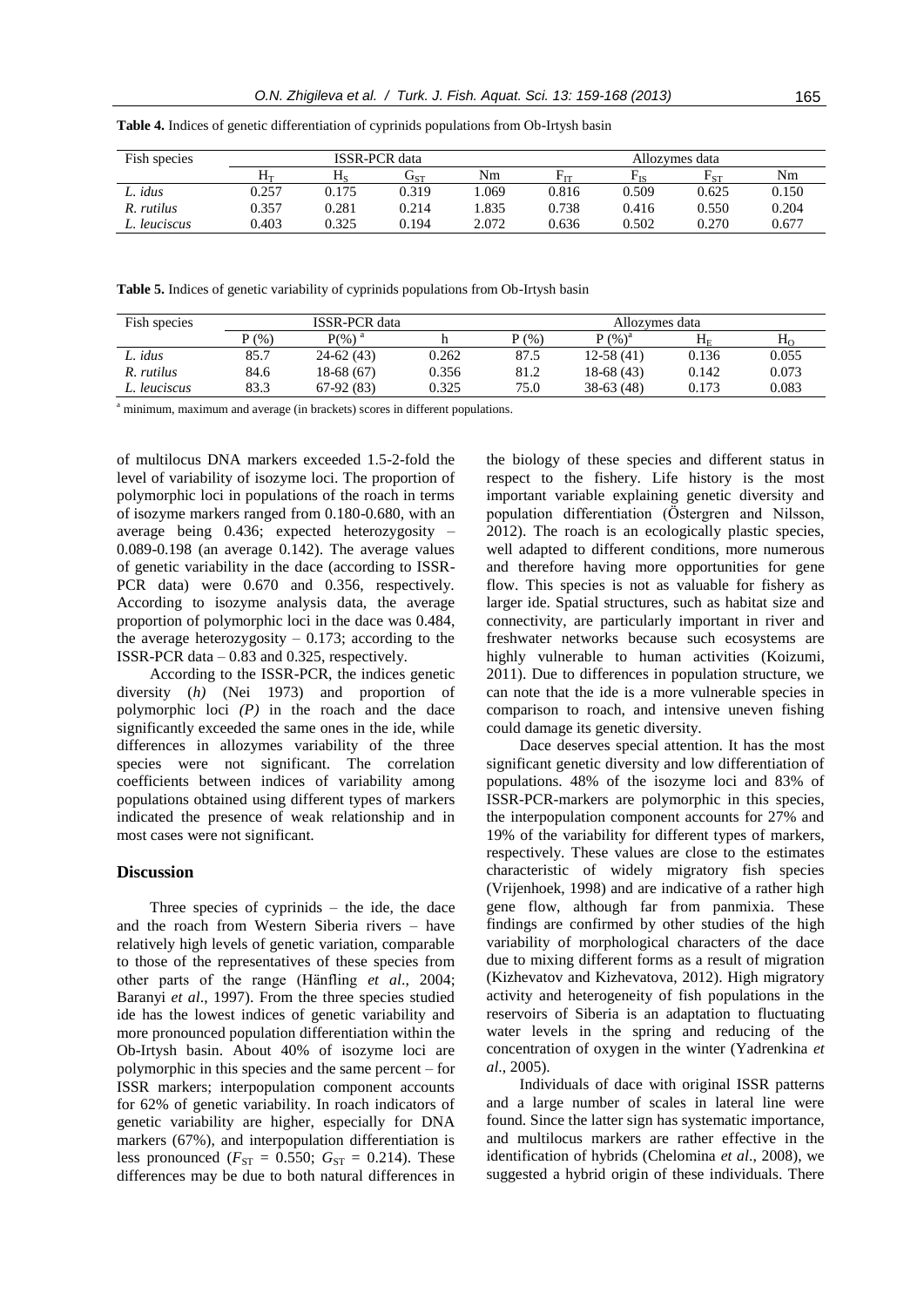are data on past and contemporary hybridization between dace and ide (Costedoat *et al*., 2006), as well as the roach and the dace (Chappaz *et al*., 1998). In Eastern Europe, at least one of the five lines of the dace is characterized by hybridization with ide (Costedoat *et al*., 2006). The genetic distance between these species, although it corresponds to the level of interspecific differences, is still not very big. According to our data, based on isozyme genes, *DNei* is 0.06, based on DNA-markers – 0.12. The low degree of differentiation in structural genes is a consequence of the phylogenetic relationships and can serve as the basis for easy hybridization of species (Wilson *et al*., 1974). Mitrofanov (2001) also pointed to the existence of dace groups differing in their morphological features in Central Asia. The author notes the tendency to increase the number of scales in lateral line of dace from the Irtysh basin which is partly consistent with our data. However, a comparison of unique DNA sequences and mesorepetitive DNA fraction of different forms of the dace, which differ mainly by the number of scales in the lateral line and the number of gill rakers, showed that they were practically identical (Mitrofanov, 1993). The status of the Siberian dace and its possible hybridization with the ide requires further investigation and is beyond the scope of this article. Most likely, the high level of genetic variability is characteristic of this polymorphic form with extensive habitat, apparently, which is the original ancestral form for the rest of the Asian dace (Mitrofanov, 1993).

Using of different types of genetic markers allowed receiving trees with slightly different topologies. The dendrogram plotted on the basis of allozyme data more clearly shows the geographical divisions of populations into northern, central and southern groups, which are more pronounced in the roach. For this ecologically plastic species, not only spatial separation but also the habitat type is important. In adaptation to them, some alleles of protein loci may play a role (Hänfling *et al*., 2004). Likely, clearer geographical differences in isozyme markers result from the adaptive significance of the alleles in different climatic and natural conditions. Clinal variation in allele frequencies of protein loci in the latitudinal direction is characteristic of many fish species (Sassaman *et al*., 1983; Savin *et al*., 2009) and may be due to selection of variants of enzymes with different temperature optima, which is an important mechanism of biochemical adaptation of poikilothermic organisms.

Indicators of interpopulation differentiation, based on isozymes data, are higher, and estimates of gene flow are lower compared to those obtained using ISSR-PCR. This may also be due to the adaptive value of biochemical polymorphism in comparison with the neutral multilocus DNA markers. Adaptation of populations to specific conditions may contribute to the variability of isozymes, while gene flow has a

greater influence on the distribution of selectively neutral ISSR markers. In comparison with isoenzymes, ISSR markers give higher estimates of genetic distances in intrageneric comparisons and similar or somewhat lower values – in comparison of species from different genera. For these highly polymorphic genetic markers (like ISSR), there is a high probability of accidental coincidence of the electrophoretic mobility of alleles, especially when unallied species are compared, so they give higher levels of genetic similarity in intergeneric comparisons (compared to isoenzymes).

In general, allozyme and ISSR-PCR data are comparable and can be used to describe the population structure of cyprinids. But ISSR markers (due to neutrality and a high rate of evolution), give higher values of genetic distances and variability, and lower values of interpopulation differentiation (compared with isoenzymes). Using ISSR-PCR markers can detect a high level of genetic variability using a smaller sample, which is especially important for rare and small species.

## **Acknowledgements**

We are grateful to V.V. Ozhirel'ev who collected samples of fish. This research was supported by the Federal Target Program "Research and Scientific-pedagogical Cadres of Innovative Russia" for 2009-2013, the State Contract P712.

#### **References**

- Altukhov, J.P. 2003. Genetic processes in populations. ICC Akademkniga, Moscow, 431 pp.
- Alves, M.J., Coelho, M.M. and Collares-Pereira, M.J. 1997. The *Rutilus alburnoides* complex (Cyprinidae): evidence for a hybrid origin. Journal of Zoological Systematics and Evolutionary Research, 35(1): 1–10. doi: 10.1111/j.1439-0469.1997.tb00398.x
- Baranyi, Ch., Gollmann, G. and Bobin, M. 1997. Genetic and morphological variability in roach *Rutilus rutilus*, from Austria. Hydrobiologia, 350(1-3): 13–23. doi: 10.1023/A:1003056311181
- Barinova, A., Yadrenkina, E., Nakajima, M. and Taniguchi, N. 2004. Identification and characterization of microsatellite DNA markers developed in ide *Leuciscus idus* and Siberian roach *Rutilus rutilus.* Molecular Ecology Notes, 4(1): 86–88.
- Bender, W., Pierre, S. and Hognes, D.S. 1983. Chromosomal walking and jumping to isolate DNA from Ace and rosy loci of bithorax complex in *Drosophila melanogaster.* Journal of Molecular Biology, 168: 17–33. doi: 10.1016/S0022- 2836(83)80320-9
- Brito, R.M. and Coelho, M.M. 1999. Genetic structure of the Iberian chub, *Leuciscus pyrenaicus*, in the Tejo drainage. Hydrobiologia, 392(2): 169–178. doi: 10.1023/A:1003510909315
- Callejas, C. and Ochando, M.D. 2002. Phylogenetic relationships among Spanish *Barbus* species (Pisces, Cyprinidae) shown by RAPD markers. Heredity, 89(1): 36–43. doi: 10.1038/sj.hdy.6800091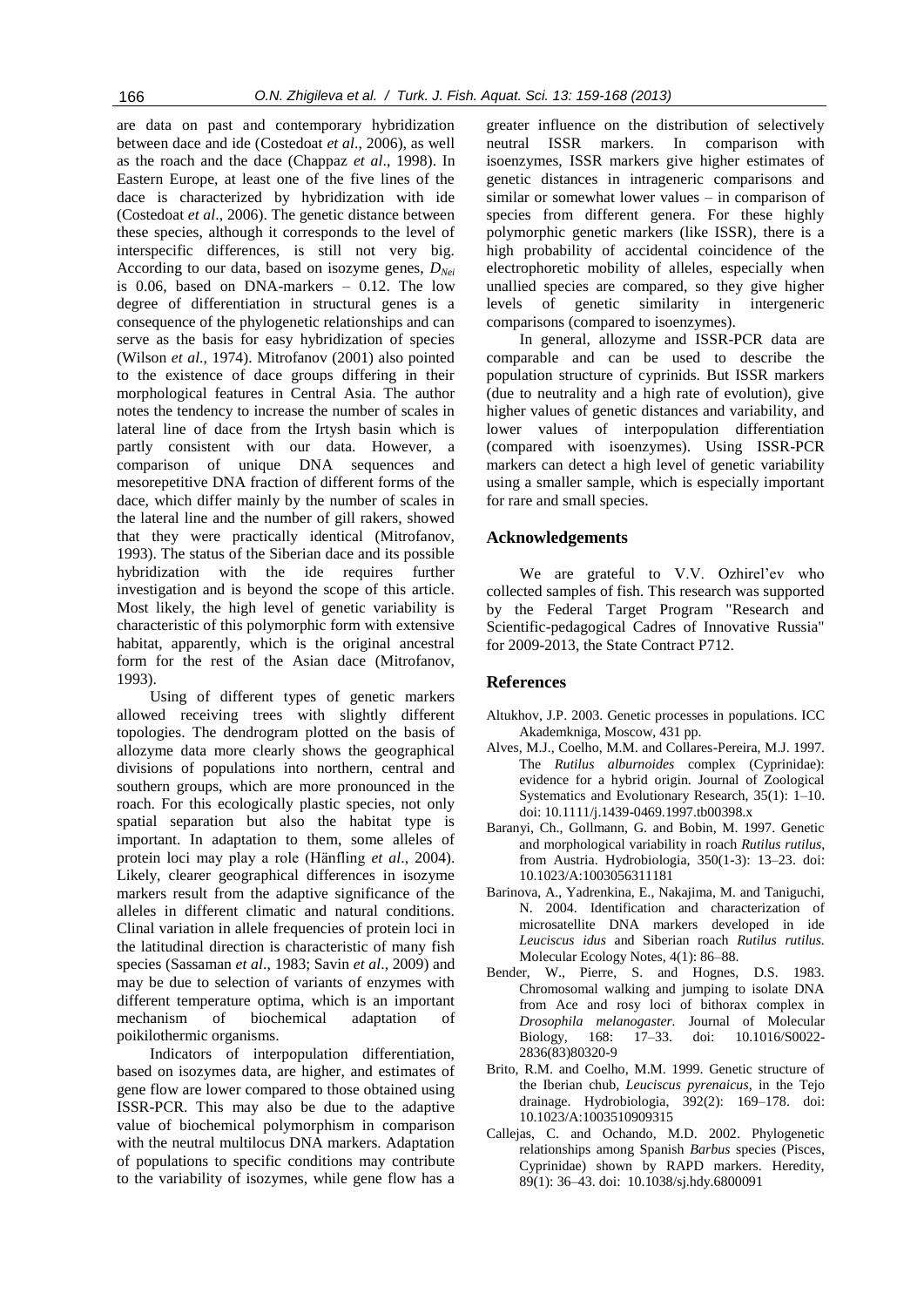- Carmona, J.A., Domínguez, J. and Doadrio, I. 2000. Congruence between allozyme and cytochrome *b* gene sequence data in assessing genetic differentiation within the Iberian endemic *Chondrostoma lemmingii* (Pisces: Cyprinidae). Heredity, 84: 721–732. doi: 10.1046/j.1365-2540.2000.00720.x
- Chappaz, R., Gilles, A., Miquelis, A., Cavalli, L. and Martin, J.-F. 1998. Genetic differentiation and hybridization in cyprinid *Leuciscus leuciscus*. Comptes Rendus de l'Académie des Sciences - Series III - Sciences de la Vie. 321(11): 933–940. doi: 10.1016/S0764-4469(99)80008-0
- Chelomina, G.N., Rozhkovan, K.V. and Ivanov, S.A. 2008. Discrimination of interspecies hybrids in natural populations of Amur sturgeon fish by means of multilocus RAPD markers. Cytology and Genetics, 5: 342-350.
- Costedoat, C., Chappaz, R., Barascud, B., Guillard, O. and Gilles, A. 2006. Heterogeneous colonization pattern of European Cyprinids, as highlighted by the dace complex (Teleostei: Cyprinidae). Molecular Phylogenetics and Evolution, 41(1): 127–148. doi: 10.1016/j.ympev.2006.04.022
- DeMarais, B.D., Dowling, T.E., Douglas, M.E., Minckley, W.L. and Marsh, P.C. 1992. Origin of *Gila seminuda* (Teleostei: Cyprinidae) through introgressive hybridization: implications for evolution and conservation. Proceedings of the National Academy of Sciences of the United States of America, 89(7): 2747–2751.
- Dubut, V., Martin, J.F., Gilles, A., van Houdt, J., Chappaz, R. and Costedoat, C. 2009. Isolation and characterization of polymorphic microsatellite loci for the dace complex: *Leuciscus leuciscus* (Teleostei: Cyprinidae). Molecular Ecology Resources, 9(4): 1179–83. doi: 10.1111/j.1755-0998.2009.02594.x.
- Durna, S., Bardakci, F. and Degerli, N. 2010. Genetic diversity of *Garra rufa* Heckel, 1843 (Teleostei: Cyprinidae) in Anatolia. Biochemical Systematics and Ecology, 38(1): 83–92.

doi: 10.1016/j.bse.2009.12.009

- Ecology of fishes of the Ob-Irtysh basin. 2006. KMK Scientific Publications Association, Moscow, 596 pp.
- Fayazi, J., Rahimi, G., Moradi, M., Ashtyani, R. and Galledari, H. 2006. Genetic differentiation and phylogenetic relationships among *Barbus xanthopterus* (Cyprinidae) populations in southwest of Iran using mitochondrial DNA markers. Pakistan Journal of Biological Sciences, 9(12): 2249–2254. doi: 10.3923/pjbs.2006.2249.2254
- Häunfling, B. and Brandl, R. 2000. Phylogenetics of European cyprinids: insights from allozymes. Journal of Fish Biology, 57(2): 265–276. doi: 10.1111/j.1095-8649.2000.tb02171.x
- Hänfling, B., Durka, W. and Brandl, R. 2004. Impact of habitat fragmentation on genetic population structure of roach, *Rutilus rutilus*, in a riparian ecosystem. Conservation Genetics, 5: 247–257. doi: 10.1023/B:COGE.0000030008.20492.2c
- Imsiridou, A., Karakousis, Y. and Triantaphyllidis, C. 1997.
- Genetic polymorphism and differentiation among chub *Leuciscus cephalus* L. (Pisces, Cyprinidae) populations of Greece. Biochemical Systematics and Ecology, 25(6): 537–546. doi: 10.1016/S0305- 1978(97)00043-4
- Kartavtsev, Y.Ph. and Hanzawa, N. 2007. Inferences in

Leuciscinae (Pisces, Cyprinidae) phylogeny and taxonomy based on cytochrome *b* sequence distances and on enzyme loci diversity. Korean Journal of Genetics, 29(4): 427–435.

- Ketmaier, V., Cobolli, M., De Matthaeis, E. and Bianco, P.G. 1998. Allozymic variability and biogeographic relationships in two *Leuciscus* species complexes (Cyprinidae) from southern Europe, with the rehabilitation of the genus *Telestes* Bonaparte. Italian Journal of Zoology, 65(S1): 41–48. doi: 10.1080/11250009809386793
- Kizhevatov, Ya.A. and Kizhevatova A.A. 2012. The siberian dace (*Leuciscus leuciscus baicalensis* Dubovski, 1874) of the Sob river (lower Ob). Vestnik AGTU. A series of Fish industry, 2: 46–52.
- Koizumi, I. 2011. Integration of ecology, demography and genetics to reveal population structure and persistence: a mini review and case study of streamdwelling Dolly Varden. Ecology of Freshwater Fish, 3: 352–363. doi: 10.1111/j.1600-0633.2010.00480.x
- Korochkin, L.I., Serov, O.A., Pudovkin, A.I., Aronshtam, A.A., Borkin, L.Y., Malecki, I., Polyakova, E. and Manchenko, G.P. 1977. Genetics of isoenzymes. Nauka, Moscow, 278 pp.
- Lamphere, B.A. and Blum, M.J. 2012. Genetic estimates of population structure and dispersal in a benthic stream fish. Ecology of Freshwater Fish, 1: 75–86. doi: 10.1111/j.1600-0633.2011.00525.x
- Laroche, J., Durand, D.J., Bouvet, Y., Guinand, B. and Brohon, B. 1999. Genetic structure and differentiation among populations of two cyprinids, *Leuciscus cephalus* and *Rutilus rutilus*, in a large European river. Canadian Journal of Fisheries and Aquatic Sciences, 56(9): 1659-1667.
- Maurer, H. 1971. Disk-electrophoresis. Theory and practice of electrophoresis in polyacrylamide gel. Mir, Moscow, 243 pp.
- Mezhzherin, S.V. and Lisetsky, I.L. 2004. Genetic structure of crucian carp (Сypriniformes, Cyprinidae, *Carassius* L. 1758) populations of middle-Dnieper basin. Cytology and Genetics, 38(5): 35–44.
- Mitrofanov, I.V. 1993. The origin and taxonomy of dace genus *Leuciscus* Agassiz (Cyprinidae) in Central Asia and Kazakhstan. Journal of Ichthyology, 33 (6): 763- 768.
- Mitrofanov, I.V. 2001. Phenetic relationships of Siberian and Kirghiz dace in Kazakhstan. Selevinia. Kazakhstan Journal of Zoology, 1–4: 19–25.
- Nei, M. 1973. Analysis of gene diversity in subdivided populations. Proceedings of the National Academy of Sciences of the United States of America, 70: 3321– 3323.
- Nei, M. 1978. Estimation of average heterozygosity and genetic distance from a small number of individuals. Genetics, 89: 583–590.
- Östergren J. and Nilsson J. 2012. Importance of life-history and landscape characteristics for genetic structure and genetic diversity of brown trout (*Salmo trutta* L.). Ecology of Freshwater Fish, 1: 119–133. doi: 10.1111/j.1600-0633.2011.00529.x
- Richardson, B.J. 1986. Allozyme Electrophoresis. A Handbook for Animal Systematics and Population Studies. Academie Press, London, 410 pp.
- Rubtsova, G.A., Afanasiev, K.I., Malinina, T.V., Shitova, M.V., Rakitskaya, T.A., Prokhorovskaya, V.D. and Zhivotovsky, L.A. 2008. Differentiation of chum